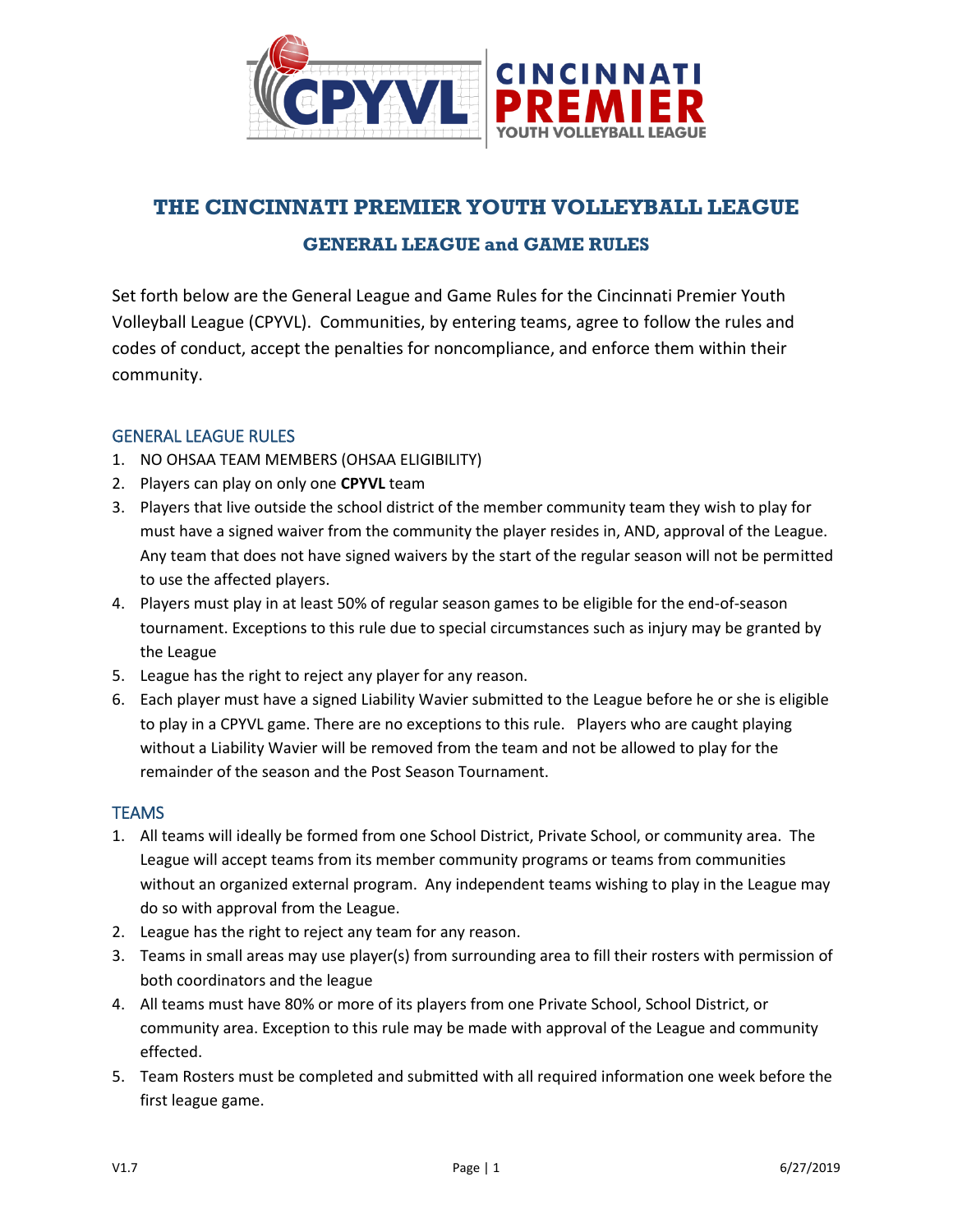

- 6. League reserves the right to move teams from one level of competition to another.
- 7. Teams will be placed based on the grade of the players comprising the team. If a team has players from different grades, they will play in the appropriate division of the oldest player/s. Exception to this rule may be made with approval of the League.
- 8. No player may be added to the roster of a team for any after the second week of league play has concluded. Exception to this rule may be made with approval of the League.
- 9. No team may use "guest" players or any player not listed on their roster. Any game where a nonrostered player participates will be a forfeit. Any team violates this rule more than once will not be eligible for the Post Season Tournament.
- 10. Boys in grades 3-5 can play on a girls' team but that team cannot have more than 2 boys on their roster. Both boys can be on the court at the same time, but not next to each other.
- 11. In a mixed grade recreational division, organizations that have more than one team registered in that division must distribute players equitably between teams and not create one team with older kids and one team with younger kids.
- 12. Each member organization agrees to reimburse the League for all legal expenses incurred related to their teams.

## **JERSEYS**

The CPYVL follows OHSAA guidelines regarding team uniforms. These points are provided as reminders to our league members.

- 1. The player number must appear on the front and back of the jersey.
- 2. If a name is included on the front of a jersey, it must be the name of the community or organization only.
- 3. If a name is included on the back of a jersey, it must be the first or last name of the player OR the name or nickname of the community organization.

## **DIVISIONS**

The Cincinnati Premier Youth Volleyball League is comprised of two main divisions:

- 1. Competitive
- 2. Recreational

All leagues will play by the National Federation Volleyball Rules with CPYVL modification

## NET HEIGHT

The net height from the floor to the top of the net is as follows:

| <b>Division</b>                   | <b>Net Height</b> |
|-----------------------------------|-------------------|
| $3^{\text{rd}}$ & $4^{\text{th}}$ | 6 feet            |
| 5 <sup>th</sup> & 6 <sup>th</sup> | 7 feet            |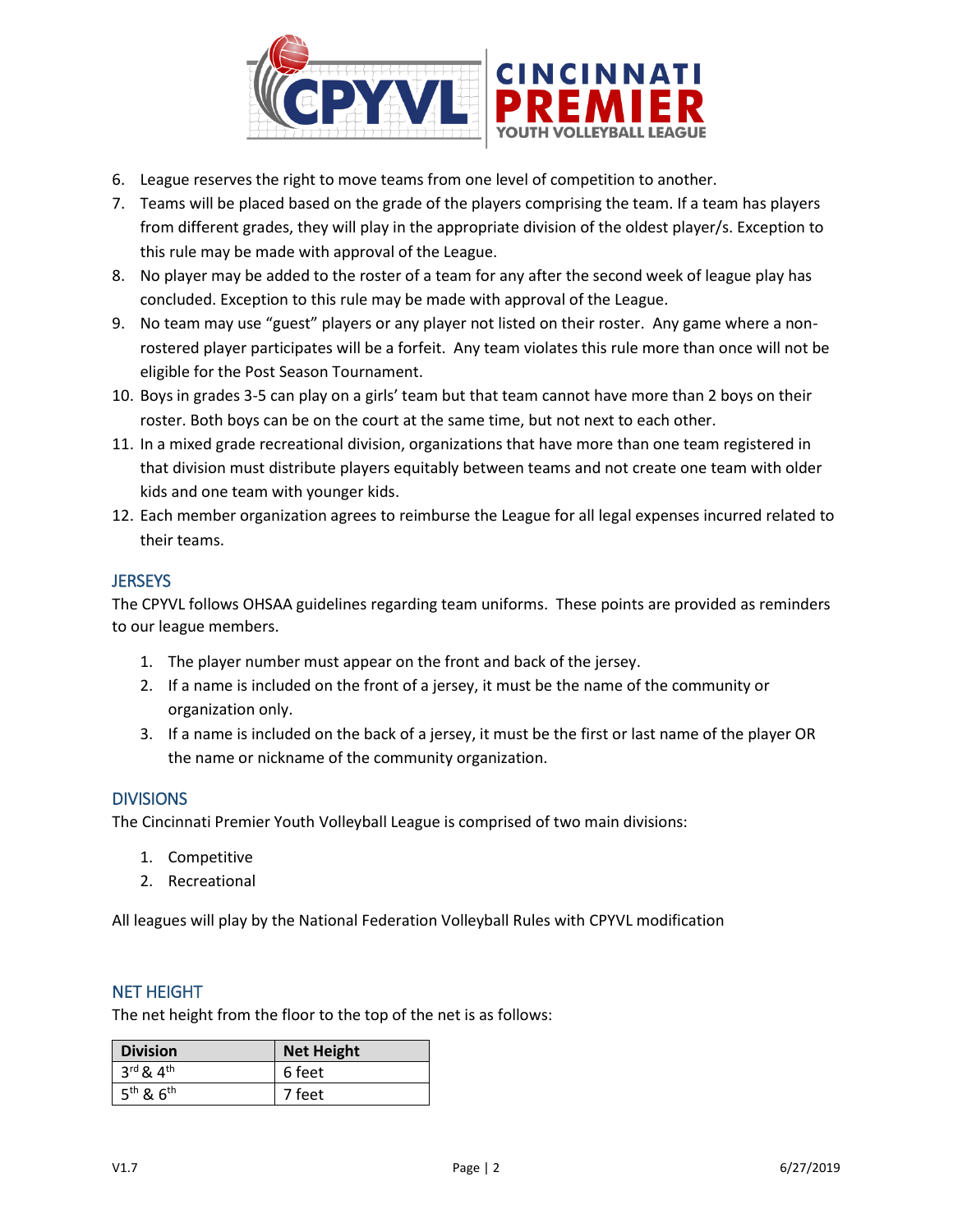

7<sup>th</sup> & 8<sup>th</sup> 7 feet 4 1/8 in

## GAME BALLS

**Game ball will be the referee's choice** (color ball may be used) – best ball available. 3rd -6th grade will use Volley Lite balls or any similar lightweight ball designed for 12 and under play.

No jewelry may be worn – including earrings (band aids may not cover them). No face paint, hair paint or glitter. No hard beads or plastic headbands will be permitted. Bobby pins and flat hair clips are permitted as well as any soft headband. Jersey may only be tied back to compensate for size of shirt.

A hard cast may not be worn including a plaster cast, a cast made of plastic, fabric brace with metal, or any other type of cast with a hard surface or hard inserts.

## PLAYING TIME

All 3<sup>rd</sup>-6<sup>th</sup> grade recreational division teams must play each player one full set from start to finish. Coaches should strive for roughly even playing time or what is determined by your community. Exception is if a player is injured or sick. You must play all your players regardless of the number of players on the opposing team.

Teams in the competitive/athletic divisions as well as  $7<sup>th</sup>$ -12<sup>th</sup> recreational divisions have NO required playing time. This rule is in effect for the regular season as well as the post-season tournament. The scorekeeper must sit at the scorer's table. It is the scorekeeper's responsibility to keep tract of playing time.

## WARMUPS

Each match will have a warm-up that should last no longer than 5 minutes. Court time will be shared among teams. Cooperation between teams should be emphasized to ensure a safe warm-up.

Captains and head coach shall meet for a pregame conference covering ground rules/coin toss. The home team chooses their side. Then the referee will conduct a coin toss with winner of coin toss choosing between serving or receiving for the first set.

For tournament games, the same procedures apply. Home team is the team listed on the top of a bracket pairing

Each team will supply 1-line judge and the home team will supply the scorekeeper. If the home team does not have a scorekeeper, the score book of the visiting team will be used.

No jewelry may be worn – including earrings (band aids may not cover them). No face paint, hair paint or glitter. No hard beads or plastic headbands will be permitted. Bobby pins and flat hair clips are permitted as well as any soft headband. Jersey may only be tied back to compensate for size of shirt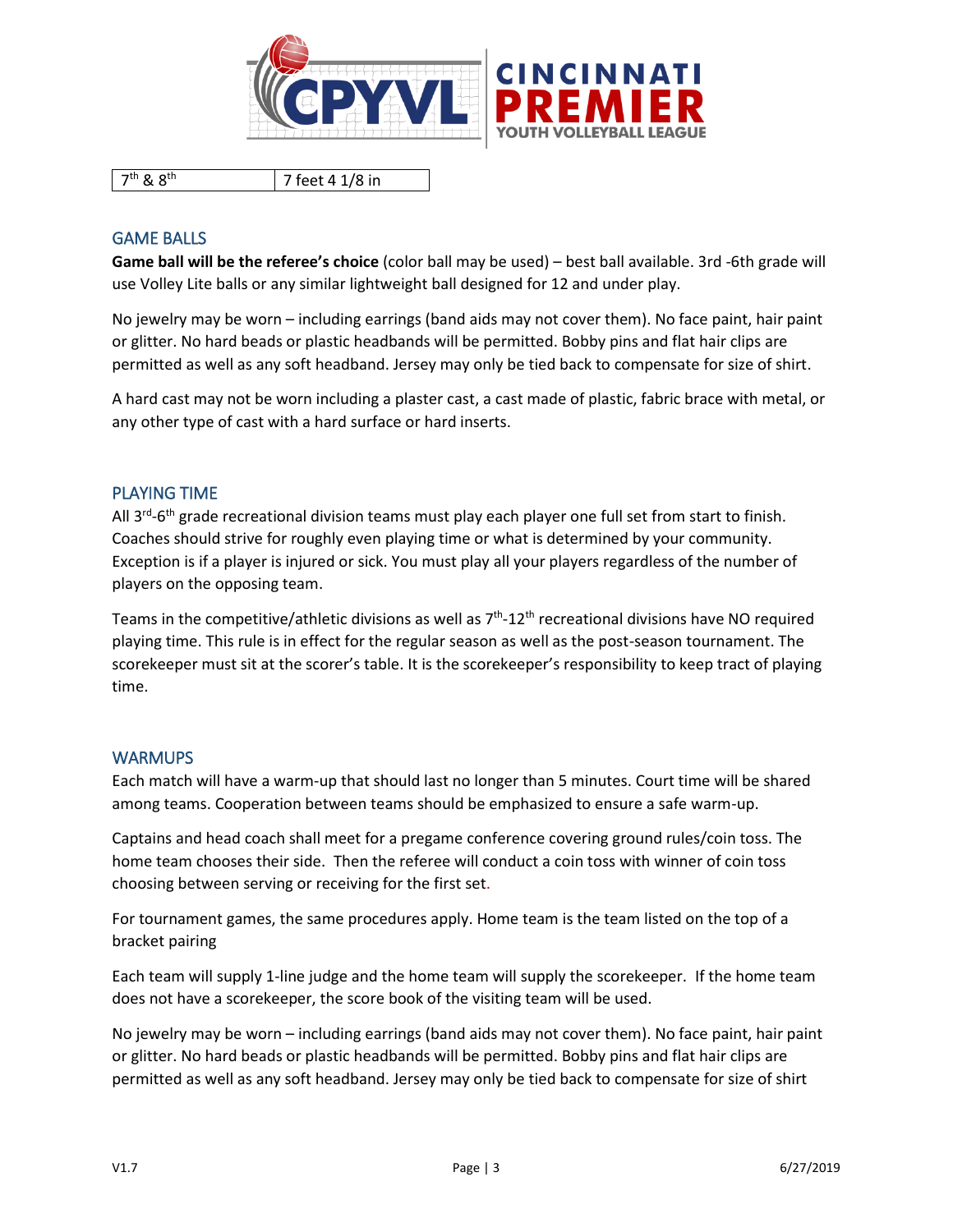

Please pay the Referee before the start of the match. The fee is \$26 and each team is required to pay \$13.

## SUBMITTING A LINE-UP

- 1. Have your line-up ready when you arrive
- 2. Turn in line-up sheet to the scorer's table (circle your 1st server)
- 3. Remember, at the beginning of the game, the receiving team must rotate the first time they are awarded a side out.

## GAME STRUCTURE

- 1. A match consists of 3 sets/games play all 3 sets/games during the regular season
- 2. Use rally scoring every time the ball hits the floor a point is awarded
- 3. Play all sets/games to 25 points, win by 2 points. 3rd game will be played to 15 win by 2
- 4. Play all 3 games in a match during regular season to determine league standings. However, during tournament games you may stop playing after either team wins 2 games of the match.
- 5. 2 time outs per team per game
- 6. Teams MUST start a set with 5 players for it to be a legal set. If a team plays a set with 5 players, the "open" position must be maintained in the serving rotation and on the point. A side out point is awarded to the opposing team when the open position rotates to service.
- 7. If a team starts a set with fewer than 5 players, the team forfeits the set (i.e. 25-0 or 15-0 if it is the last set) but the teams can continue to play for the players to get touches.
- 8. Net serves ARE allowed.
- 9. Each serve counts. Referees will be instructed not to give younger players a "mulligan" or "do over".
- 10. Once the referee blows the whistle to serve, the player has 5 seconds to serve. Each team will be given one warning per match.
- 11. Legal contact is a touch of the ball by any part of a player's body that does not allow the ball to come visibly to rest or involve prolonged contact with a player's body.
- 12. During the serve, one dropped ball will be allowed per server per serve/point. A second dropped ball will result in loss of serve.
- 13. For 3<sup>rd</sup> and 4<sup>th</sup> grade recreational and athletic players only, a player can serve at most 4 consecutive points. If their team wins the fourth point, the team keeps possession of the ball, but the players must rotate so a new player will serve the next point.
- 14. For 5th and 6th grade recreational players only, a player can serve at most 6 consecutive points. If their team wins the sixth point, the team keeps possession of the ball, but the players must rotate so a new player will serve the next point.
- 15. Grades 3<sup>rd</sup>-6th recreational and 3<sup>rd</sup>/4<sup>th</sup> athletic can rotate up to 8 players if they choose to use rotation versus substitution (as defined in the next point). Teams are permitted to rotate in 1 or 2 players. These players are listed in serving order at the beginning of each set. Players waiting to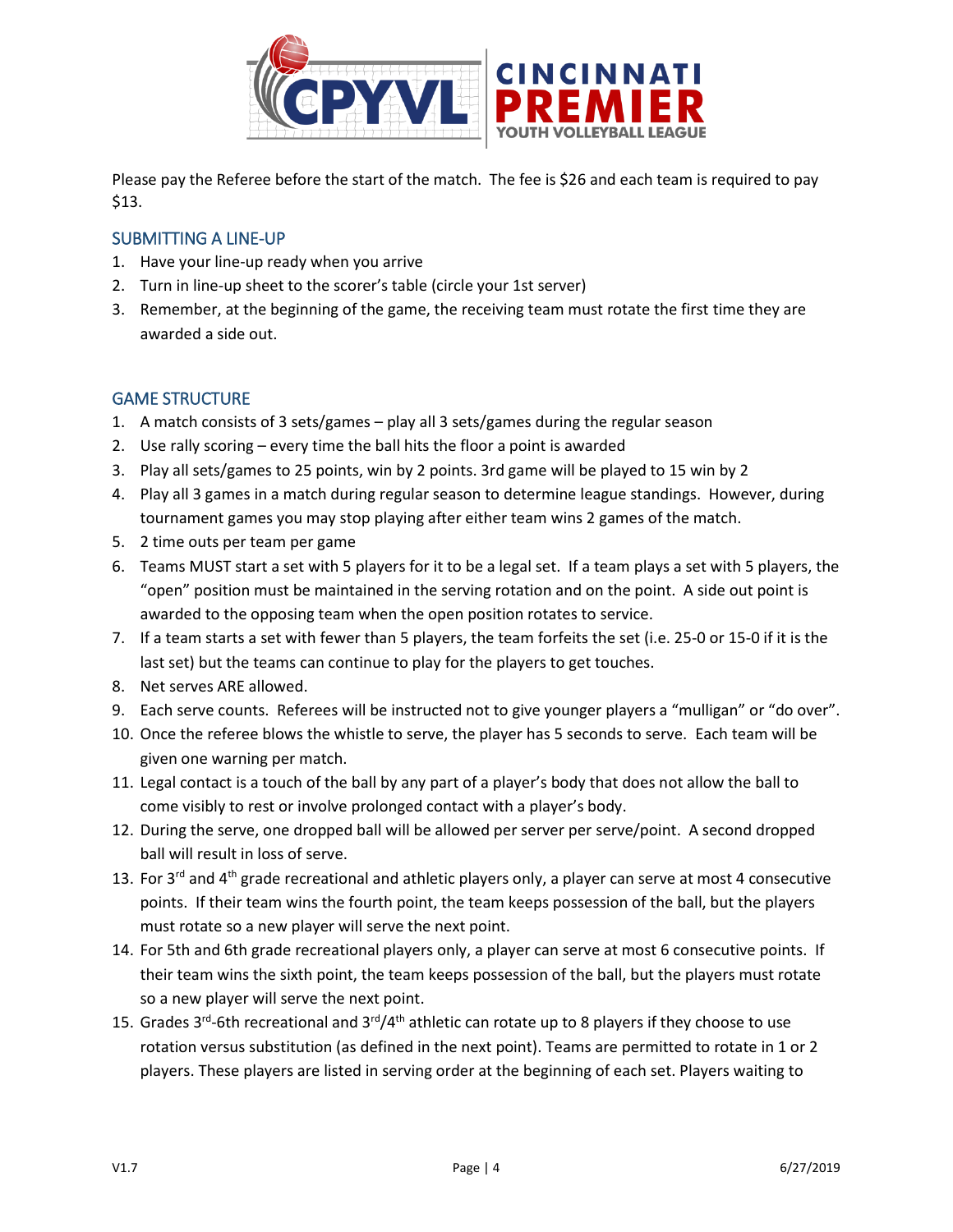

rotate onto the court may NOT touch the ball when it is hit at them. Every effort must be made to move away from the ball, judgment will be left up to the referee.

- 16. SUBSTITUTION RULE: 3-6 rec and 3<sup>rd</sup>/4<sup>th</sup> athletic CAN use substitution, or they can rotate. 7-8 Rec and 5-6 athletic can ONLY use substitution and not rotation. The first line-up DOES NOT count as an entry.
- 17. A Libero can optionally be used for the  $5<sup>th</sup>/6<sup>th</sup>$  grade athletic division but if a team uses a libero, they must have a libero tracker at the score table.

## SERVING LINES

3rd -4th grades may move into the court 15 feet.

5th -6th may move in the court 10 feet.

**Each home team MUST provide a clear marking of the serving line.** If a line is not permanently painted on the floor, the home team must provide a marking on the gym floor that is easily visible to players and referees. The home team should ensure the away team and the referees know where this mark exists before the match begins. If an actual service line is not physically present on the gym floor, the service line will extend from the marking on the floor the entire length of the court. The official will use their best judgement.

## **FORFEITS**

- A. Game one of the match is forfeited if a team does not have 5 or more players at game time.
- B. Games 2 and 3 are forfeited if after 10 minutes, a team does not have 5 or more players.
- C. If at any point a team has less than 5 able-bodied players that game and any subsequent games are forfeited.
- D. If a forfeit occurs, the forfeiting team pays the referee fee for both teams.
- E. If a team "no shows", which is defined as not showing up to the game and the opposing coach, or the league have no knowledge of the intent not to play, they are required to pay the referee fee and a reschedule fee of \$50.

## RESCHEDULING GAMES

- 1. No team may cancel a League game without approval from their community Coordinator and the League
- 2. Only games cancelled due to weather or gym closures will be rescheduled after December 17th unless approved by the League
- 3. Games may be rescheduled no less than (7) seven days in advance of their original scheduled date; no last-minute changes will be allowed. If a game is cancelled, within 7 days, the cancelling team will be responsible for the official's fees
- 4. Rescheduling games should follow this process: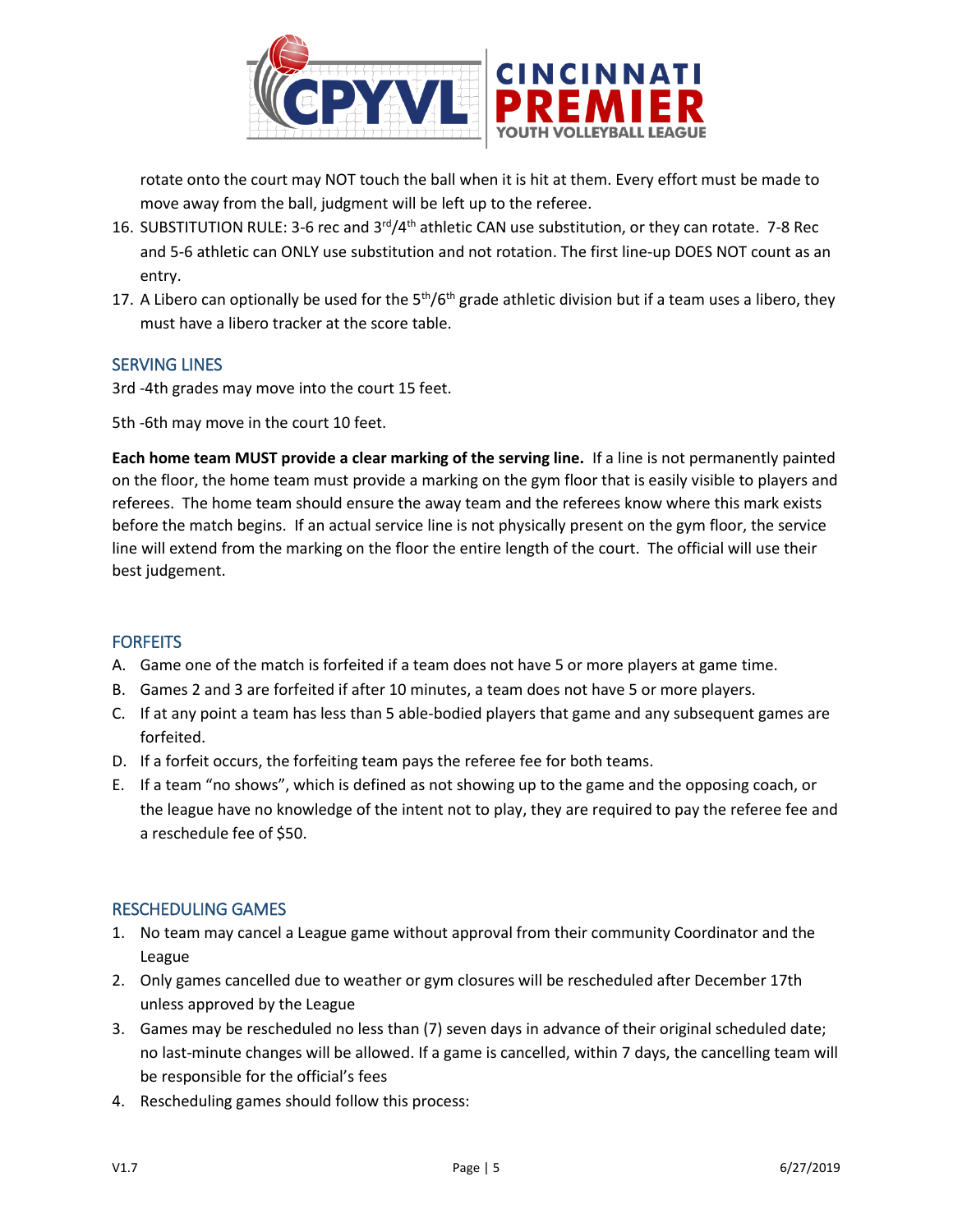

- Team requesting change contacts their coordinator
- Coordinator approves change and sends request to the other community coordinator
- Once affected teams agree on a reschedule date, requesting coordinator submits the change to the League. The League will coordinate all schedule changes with the Referee Coordinator.
- 5. If coaches reschedule a game without the approval of the League and their Coordinator, the game will not be rescheduled and marked cancelled. The offending coach will be responsible for the ref fees.
- 6. The league will only reschedule games for sanctioned reasons:
	- School Event
	- Gym Closure
	- Illness resulting in less than five players able to participate
	- Inclement Weather
	- Failure to provide two officials
- 7. The League will not reschedule games for any reason except Gym Closure, Inclement Weather, or Illness resulting in less than five players after September 14th.
- 8. All schedule conflicts and school events must be listed in the Schedule Conflict Portal prior to the start of the schedule process to be considered and sanctioned.

## GYM STAFFING

- 1. Each member community is responsible for opening gyms for their home games a minimum of 30 minutes before the start of the first game. Each gym must also have workers assigned to monitor the gym for all games scheduled to be played in that gym. The officials will ask who gym monitor is during the pregame conference.
- 2. The role of the gym monitor is to manage the gym, by ensuring a clean, safe environment and to manage the crowd, by controlling the behavior of all fans and assisting the officials in this area. The gym monitor should proactively manage the fans by reminding them of the Code of Conduct at the first sign of a violation.
- 3. Failure to have a gym monitor may result in the removal of home games
- 4. Gym monitors are responsible to have a copy of the rules at the scorer's table.

## ADMISSION

- 1. Maximum admission charges for all CPYVL games will be:
	- \$3.00 Adult
	- \$1.00 Student
	- \$7.00 Family
- 2. Admission fees may be charged at the discretion of each member community.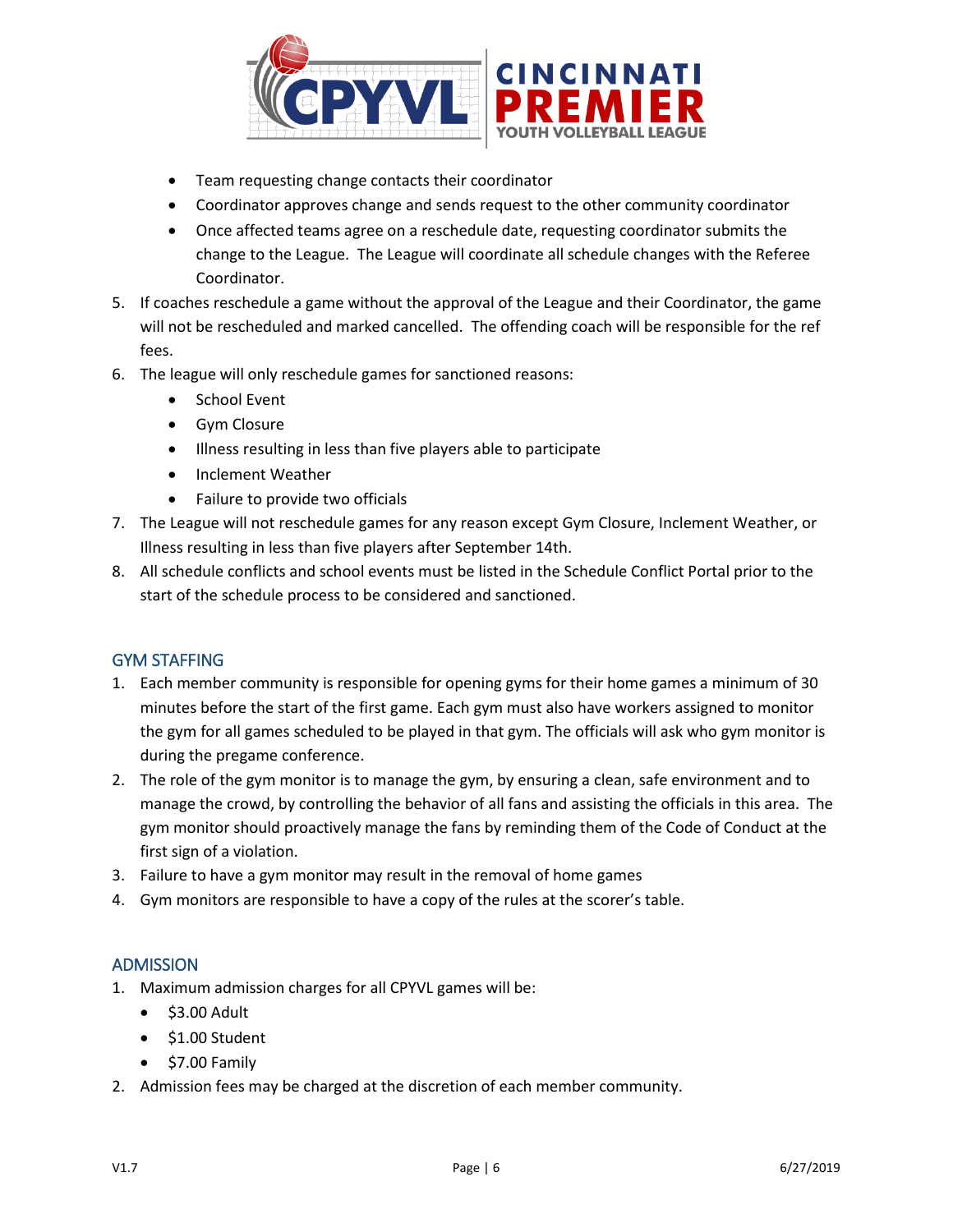

3. Entrants to a CPYVL game who verbally abuse or refuse to pay will be subject to discipline up to a two-game suspension for the first violation and expulsion for the remainder of the season on the second violation.

## PLAYER, COACH AND PARENT/SPECTATOR CONDUCT

- 1. All players, coaches and parents/spectators are required to comply with the CPYVL Codes of Conduct and the CPYVL General League and Game Rules.
- 2. Failure to comply with the CPYVL Codes of Conduct may result in expulsion from the gym, suspension of the right to participate in the CPYVL and/or to attend CPYVL games. Additional disciplinary action will be determined by the Community who had the infracting parent, player, or coach and the League. The CPYVL reserves the right to impose discipline to any player, coach, parent, or fan, associated with a team participating in the CPYVL, in any situation the CPYVL deems appropriate.
- 3. All coaches, players, and fans are responsible for their own behavior. The quality of the officiating or the behavior of others is not justification for violating the CPYVL Codes of Conduct and/or the CPYVL General League and Game Rules.
- 4. CPYVL, when deemed appropriate by CPYVL, will conduct a third-party review of incidents requiring discipline. The League will pick a coordinator from an unaffiliated community to review the situation and the proposed discipline.
- 5. Any person involved in an incident resulting in police involvement will automatically be suspended for two games up to the remainder of the season and can only be reinstated upon review of the CPYVL.
- 6. The following conduct will result in automatic suspensions for coaches, players, and parents:

## **Threatening an official**: Remainder of the Season

## **Spectator Fighting (Physical altercation):** Remainder of the Season

## **Spectator Ejection**: 2 games

Games are for the kids. The spectators are to be positive and support their team. A spectator ejection stops the game and is an embarrassment for players.

## **Fighting**: 2 games

Fighting includes shoving, slapping, punching or any other action that an official would deem fighting, leading to the ejection.

## **Disciplining or commenting to an opposing player**: 2 games

Coaches and parents need to only concern themselves with their team. It is inappropriate for a coach or parent to discipline, reprimand, or council an opposing player. If someone has an issue with an opposing player, the appropriate action is to report it to the coach or to your coordinator and allow them to handle it.